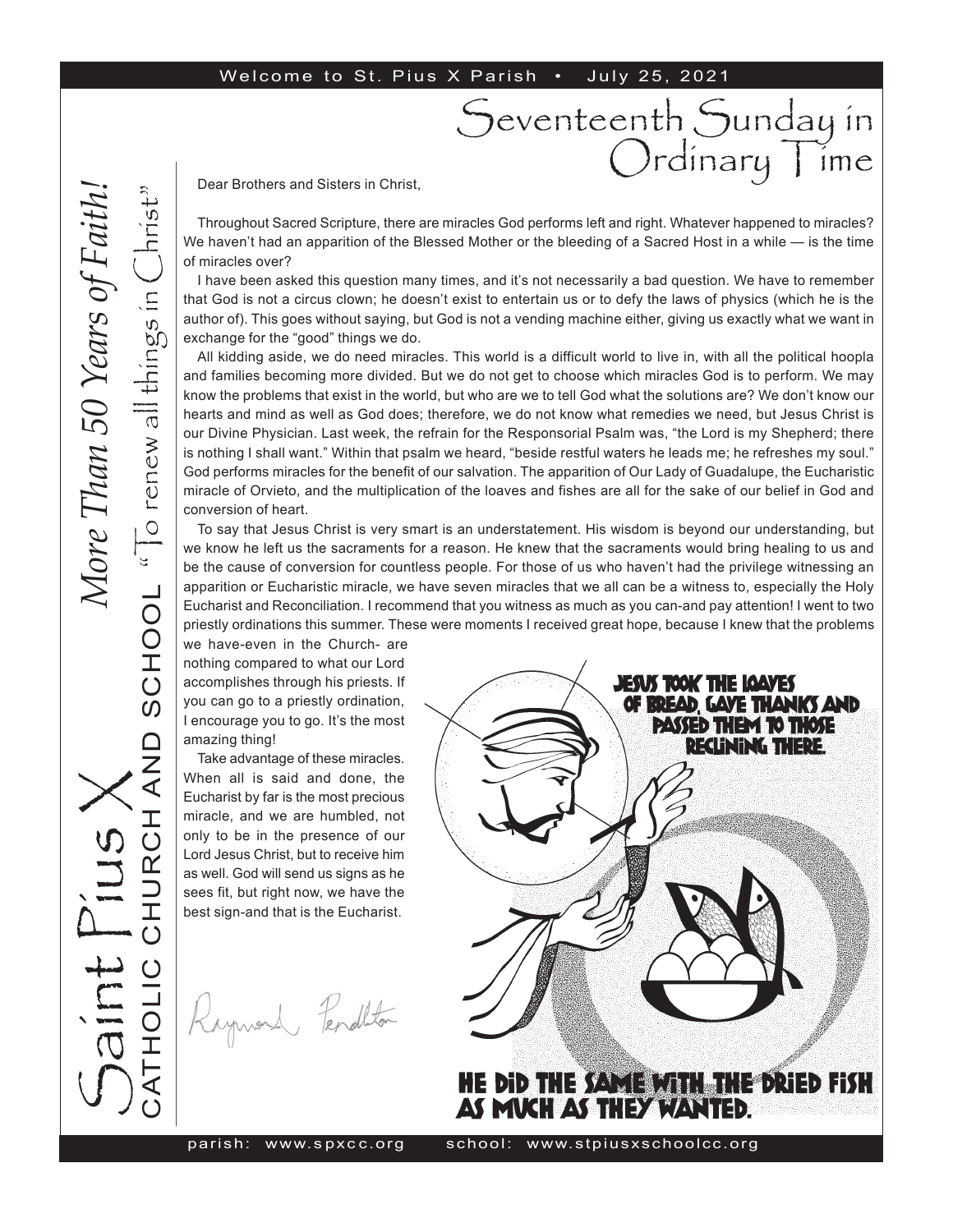*Pastor* Fr. Paul Hesse

*Pastoral Year Seminarian* Raymond Pendleton

*Pastoral Associate* Deacon Stacy Millsap

*Permanent Deacons* Salvador (Sal) Alvarado *Loni Lugo*

*Parish Secretary/Bookkeeper* Lisa Catchings

*Parish Office Assistant* Wilma Toledo

*Director of Religious Education* Linda Lopez

> *Adult Faith Formation* Deacon Stacy Millsap

 *Director of Youth Ministry* Brandon Lutz

> *Music Minister* Michael Mullins

*Chorale Director* Dr. Kenneth Iyescas

*Youth Mass Band Leader* Mick Boudreau

 *Medication Assistance Program (MAP)* Dolores Saenz

> *School Principal* Beth Hinojosa *(361)992-1343*

*Maintenance* Ernie Peña, Jose Vasquez, Yolanda Villarreal

*Bulletin/Website Editor* Lisa Catchings

*Office phone: (361) 993-4053 Office fax: (361)992-0352 Office email: parishoffice@stpiusxcc.org 5620 Gollihar Road Corpus Christi, TX 78412*

> *parish website* **www.spxcc.org**

2

# *May They Rest in Peace*

Please pray for the repose of the soul of parishioner Shirley Currie, and for Jerry Martin, whose funeral services were held here this past week. Please keep the families in your prayers.

#### *Position Available In The Parish Office*

We are seeking a full-time Receptionist/Administrative Assistant for the Parish Office. To maximize our resources, Lisa Catchings will be taking on the role of Bookkeeper for both the parish and St. Pius X School and will retain some administrative tasks. The change in duties necessitates a new position. Applicants must possess good, positive interpersonal skills, safeguard confidentiality, needs to be capable of administrative skills that involve handling multiple phone lines, handling correspondence and letter composition, computer skills, maintain parish schedules, oversee and maintain confidential sacramental records, editing and printing bulletins and/or other publications, and other office tasks. Please submit resumes to Fr. Paul at the parish office.

#### *Walking With Purpose Women's Catholic Bible Study is back this September!*

Do you desire to grow in your Catholic faith? Are you searching for something more in your life? Would you like to connect with other women in our parish community?

Come back to community! We invite you to consider joining Walking with Purpose, a women's Catholic Bible study, this fall at St. Pius. Weekly group sessions are starting Monday, September 13 at 7:00 pm and Thursday, September 16 at 9:15 am. Opening Your Heart, our foundational study, is designed for a woman new to WWP whether or not you have any Bible study experience; you are welcome as you are to learn how the Scriptures apply to our everyday lives. Our second study, Touching the Divine, is a study of the Gospel of John and designed for women who have already participated in WWP and are ready for a more advanced level of study as we learn how to know Christ in a deeper, more intimate way. We will be offering both studies, meeting at the same time in the youth hall. You will be able to register online on the St Pius website (www.stpiusxcc.org) starting August 2 and paper registration forms will be available after all Masses on the weekends of August 7-8 and August 14-15. We do have a limited capacity, so please register early!



©Religious Graphics, Ltd.

Parish Office Hours: *Monday-Friday, 9:00AM-5:00PM*

#### Schedule of Services

Masses: *First Friday: 5:30PM - Anointing of the Sick First Saturday: 8:15AM Saturday: Vigil at 5:30PM. Sunday: 8AM, 10AM, 12PM, 5:30PM Vietnamese Mass: 7:30PM (Babysitting at 10AM and 12 noon Sunday Masses - Ages 6mo-5yrs - in Parish Hall Nursery)* Weekdays: *Monday through Friday 8:15AM, Wednesday & Friday 5:30PM Holy Days: 6:30AM, 8:15AM, 12PM & 6:00PM(Vigil 5:30PM)* Confessions: *Saturdays - 4-5PM and 6:30-7:30PM and Thursdays 7-8PM* Marriages: *By appointment only and notice six months in advance. Baptismal Instruction: Pre-register through the office.* Anointing of the Sick: *On request and at the 5:30PM Mass on First Fridays*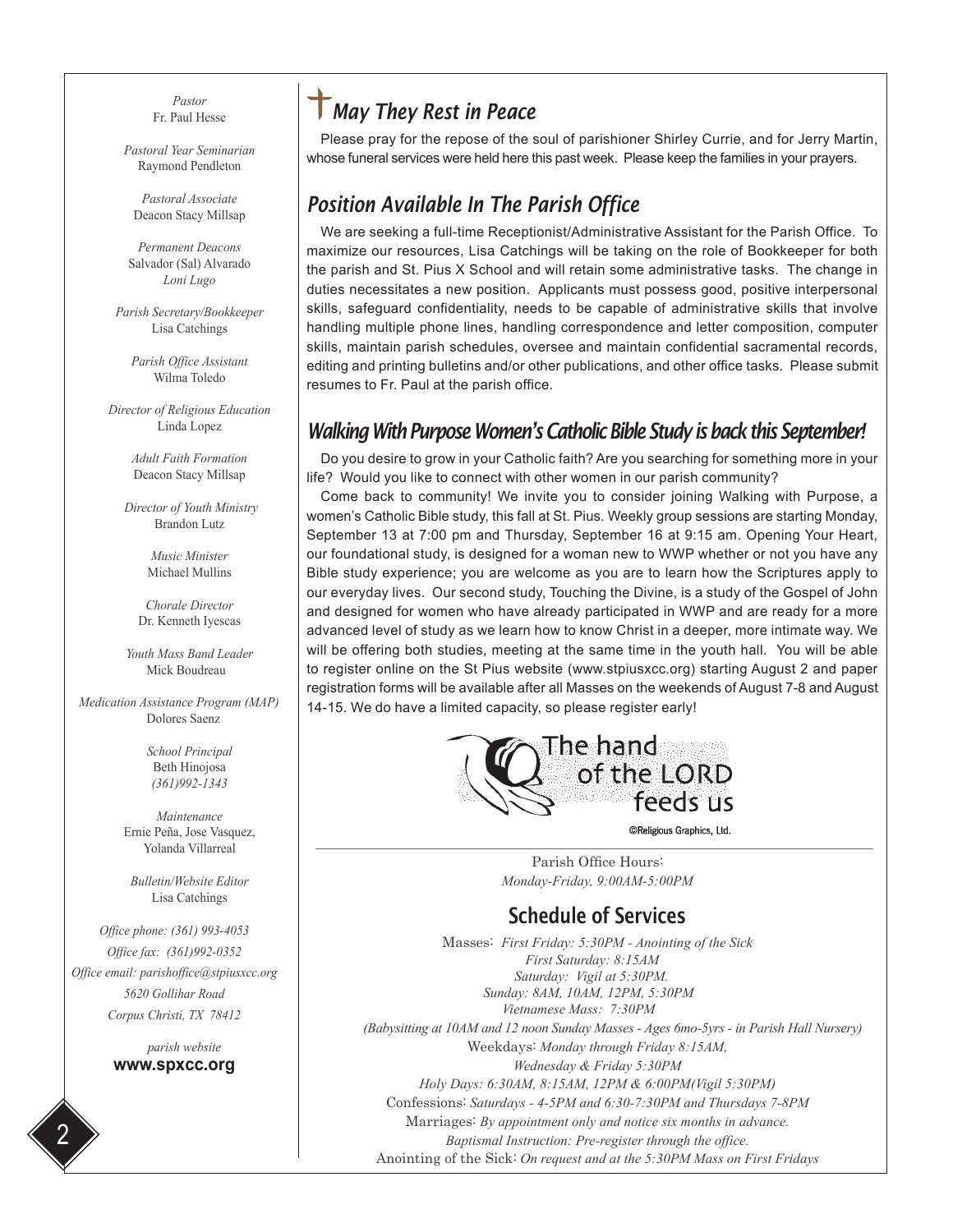## *Acts of Charity*

As you may have noticed, many of the Acts of Charity programs are getting up and running. Thank you for your generous support!!

Another program that needs a boost to get started is the BEREAVEMENT PROGRAM. This is such a stressful time for family as they try to navigate the funeral process. We would love to be able to offer them a stress-free reception/light meal if they so desired. This is where we need your help! What the committee is looking for is:

• Volunteers to make salads/desserts and deliver to the parish hall.

• Volunteers who could be available during the receptions to make sure the food/drinks are out and ready for the family.

• Volunteers who could help with legal/accounting/general questions that can sometimes arise after a family member has passed.

Do you have a flexible schedule that would allow you to be free a morning/afternoon once or twice a month? Can you bake (or buy) a dessert? Do you have an understanding of legal issues that arise after death? Is the Holy Spirit leading you to help this ministry? If so, please contact the parish office, or visit the Acts of Charity tab under the parish website (St. Pius X Catholic Church: Acts of Charity (stpiusxcc.org)).

#### *Hands on Help*

Are you a licensed plumber, electrician, general contractor or handyman? The Acts of Charity Hands on Help Program would love to add you to our list of providers who might be able to bid on small home projects. If you would reach out to us via the parish office or on the parish website, we would greatly appreciate your help.

#### *CMSE Re-certification Class*

If you are part of a ministry here at St. Pius X, or a volunteer at the church or school, please check your blue card to see if it has expired. If it has, and you wish to continue in your ministry or volunteer work, we will be having a CMSE re-certification class on Tuesday, August 10th, at 6:30 p.m. in CC #2. Because space is limited, reservations are required, no exceptions. No walk-ins will be allowed. Please call the parish office at (361)993-4053 to reserve your spot!

#### *Summer Polkafest!*

Czech Food, Czech Music, Czech Fun! The 8th annual Summer Polkafest is August 7, 2021 at Moravian Hall, 5601 Kostoryz Rd. Doors open at 11:00 a.m. Admission is \$12.00. Drinks and meals are available for purchase. For more information contact Randy Sykora (361)960-3220.

## *Stewardship Is A Way Of Life*

Our parish is engaged in many different types of ministry that serves the People of God and helps spread the Gospel message. We encourage you to support these ministries by your regular contributions. To make a contribution, open the camera on your cell phone or tablet and scan this code, which will take you to our contribution portal. Thank you for your generosity!



*Comings and Goings*

*The Week at a Glance*



**Monday, July 26th** 7:00PM – Scouts - CAF **Tuesday, July 27th Wednesday, July 28th**  7:00-8:00AM – Joyful Pillars – CC#2 **Thursday, July 29t**h 12:00-3:00PM – Bridge Club – CC#1 7:00PM – Adoration – CH 7:00PM – Confessions - CH **Friday, July 30th Saturday, July 31st** 3:00PM – Wedding Annv. Mass - CH 4:00-5:00PM – Confessions – CH







**Deadline for submitting** bulletin announcements is Wednesday's @ 12:00noon